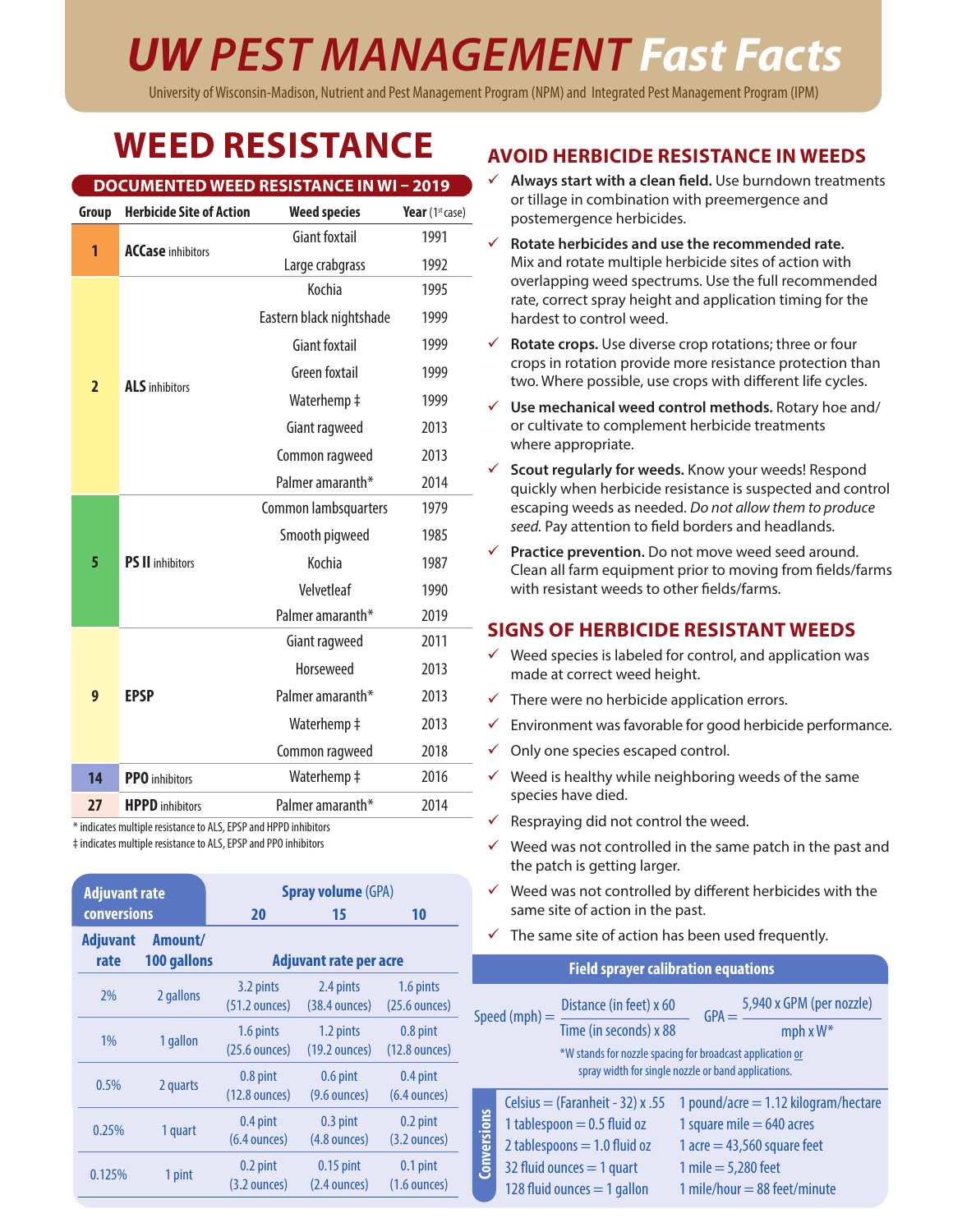## **INSECT PEST TREATMENT THRESHOLDS**

## **FIELD CORN TREATMENT THRESHOLDS**

| <b>Armyworm</b>                      | One or more armyworms on 75% of the plants or<br>2 armyworms on 25% of the plants. Average armyworm<br>length must be $\leq 1$ inch to merit treatment.                                                                                                                                                                                                                                                                                                                       |
|--------------------------------------|-------------------------------------------------------------------------------------------------------------------------------------------------------------------------------------------------------------------------------------------------------------------------------------------------------------------------------------------------------------------------------------------------------------------------------------------------------------------------------|
| <b>Black cutworm</b>                 | 2-5% of plants damaged and larvae are $\leq 6$ <sup>th</sup> instar.<br>Use the head capsule gauge below to determine instar.                                                                                                                                                                                                                                                                                                                                                 |
| <b>Corn leaf aphid</b>               | 50% or more of the plants have > 50 aphids per plant.<br>Plants are in the late-whorl to early tassel stages.                                                                                                                                                                                                                                                                                                                                                                 |
| Corn<br>rootworm<br>beetle           | For pollination protection: Treat before 70% silking if silks<br>are clipped to within 1/2 inch of husk.<br>For root protection: Following corn, treat when counts av-<br>erage 0.75 beetles per plant during the egg laying period<br>of mid-Aug. to early Sept. of the previous year. Following<br>soybean, treat corn if yellow sticky trap catches average<br>more than 1.5 Western corn rootworm beetles/trap/day<br>during the egg laying period of Aug. to early Sept. |
| <b>European</b><br>corn borer (ECB)  | ECB has two generations per year in most of Wisconsin.<br>Peak spring moth flights occur at 630 GDD. Peak summer<br>moth flights occur at 1700 GDD. Use the worksheets in<br><b>UWEX publication A3646 Pest Management in Wisconsin</b><br>Field Crops to determine if treatment for ECB is justified.                                                                                                                                                                        |
| <b>Japanese beetle</b>               | Treat if corn is pollinating and there are > 3 beetles/ear and<br>silks being clipped within 1/2 inch of ear tip.                                                                                                                                                                                                                                                                                                                                                             |
| <b>Two-spotted</b><br>spider mite    | Control may be necessary when 15-20% of the leaf area is<br>covered with colonies and moderate damage is noted and<br>hot, dry conditions are expected to continue. The greatest<br>benefit of miticides normally occurs prior to dent stage.<br>Thorough corn leaf coverage is necessary for control.                                                                                                                                                                        |
| <b>Western bean</b><br>cutworm (WBC) | Scout 20 consecutive corn plants at 5 locations in a field<br>to obtain a representative field sample. Treat if 5% of<br>sampled plants have egg masses and/or small larvae.                                                                                                                                                                                                                                                                                                  |

## **ALFALFA TREATMENT THRESHOLDS**

Avoid insecticide applications within 7 days of cutting

| Alfalfa blotch<br><b>leafminer</b> | 30-40% of leaflets showing pinhole feeding.                                                                                                |
|------------------------------------|--------------------------------------------------------------------------------------------------------------------------------------------|
| Alfalfa plant bug                  | 3 per sweep on 3 inch or shorter alfalfa.                                                                                                  |
| <b>Tarnished plant bug</b>         | 5 per sweep on alfalfa taller than 5 inches.                                                                                               |
| <b>Alfalfa weevil</b>              | 1 <sup>st</sup> cutting: 40% or more of stems showing feeding<br>and prior to one week of harvest.                                         |
|                                    | 2 <sup>nd</sup> cutting: 50% or more of stems showing feeding.                                                                             |
| <b>Meadow spittlebug</b>           | 1 nymph per stem.                                                                                                                          |
| Pea aphid                          | Minimum of 100 aphids per sweep.                                                                                                           |
| <b>Potato leafhopper</b>           | 0.2/sweep on 3 inch alfalfa.<br>0.5/sweep on 6 inch alfalfa.<br>1/sweep on 8-11 inch alfalfa.<br>2/sweep on alfalfa taller than 12 inches. |
|                                    |                                                                                                                                            |

## **SMALL GRAINS TREATMENT THRESHOLDS**

| <b>Armyworm</b>                                                                                      | 3 armyworms per sq. foot.                                                                                                                                                   |
|------------------------------------------------------------------------------------------------------|-----------------------------------------------------------------------------------------------------------------------------------------------------------------------------|
| <b>Bird-cherry aphid</b><br><b>Oat aphid</b><br><b>English grain aphid</b><br><b>Corn leaf aphid</b> | Delay planting until September 15th.<br>Seedlings: 30 aphids per stem.<br>Boot to heading: 50 aphids per stem.                                                              |
| <b>Cereal leaf beetle</b><br><b>Wireworm</b>                                                         | 1 larvae per flag leaf.                                                                                                                                                     |
| Greenbug                                                                                             | Seedlings: 20 aphids per stem.<br>Boot to heading: 30 aphids per stem.                                                                                                      |
| Grasshopper                                                                                          | Treat if grasshoppers average 20 per sq. yard on<br>field edges or 8 per sq. yard for a field average. For<br>most effective control, apply when grasshoppers<br>are small. |

No established thresholds for seed corn maggot, white grubs, wireworms, hop vine borer or slugs.

| <b>HEAD CAPSULE</b>                      | To determine the instar stage of larvae, hold the head                         | $\rightarrow$ scale: 1 inch $\rightarrow$       | $4th$ instar. $\frac{1}{16}$ inch | $6th$ instar, $\frac{1}{8}$ inch $\Box$ |
|------------------------------------------|--------------------------------------------------------------------------------|-------------------------------------------------|-----------------------------------|-----------------------------------------|
| <b>GUAGE for</b><br><b>black cutworm</b> | between thumb and forefinger, and place on the<br>closest corresponding ruler. | $3rd$ instar, $\frac{1}{2}$ inch $\blacksquare$ | $5th$ instar, $\frac{3}{2}$ inch  | 7 <sup>th</sup> instar, 5/32 inch       |

| <b>Stalk borer</b>                              |       |      |                         | \$3/bu |      |         | \$4/bu |                           |      |      |      | \$5/bu                         |      |      |      | \$6/bu                          |      |
|-------------------------------------------------|-------|------|-------------------------|--------|------|---------|--------|---------------------------|------|------|------|--------------------------------|------|------|------|---------------------------------|------|
| thresholds                                      | leaf  |      | --- Expected yield bu/a |        |      | $- - -$ |        | Expected yield bu/a - - - |      |      |      | $--$ Expected yield bu/a - - - |      |      |      | $---$ Expected yield bu/a - - - |      |
| based on corn                                   | stage | 150  | 175                     | 200    | 225  | 150     | 175    | 200                       | 225  | 150  | 175  | 200                            | 225  | 150  | 175  | 200                             | 225  |
| price and<br>expected yield                     |       | 5.8  | 4.9                     | 4.3    | 3.8  | 4.3     | 3.7    | 3.2                       | 2.9  | 3.5  | 3.0  | 2.6                            | 2.3  | 3.0  | 2.5  | 2.2                             | 1.9  |
| Thresholds based on                             |       | 7.1  | 6.0                     | 5.3    | 4.7  | 5.3     | 4.5    | 4.0                       | 3.5  | 4.2  | 3.6  | 3.2                            | 2.8  | 3.5  | 3.0  | 2.7                             | 2.4  |
| \$13,00/acre control                            |       | 9.3  | 8.0                     | 7.0    | 6.2  | 7.0     | 6.0    | 5.3                       | 4.7  | 5.6  | 4.8  | 4.2                            | 3.7  | 4.7  | 4.0  | 3.5                             | 3.1  |
| costs and 80%<br>control with insecti-          | 4     | 9.9  | 8.5                     | 7.4    | 6.6  | 7.4     | 6.4    | 5.6                       | 5.0  | 5.9  | 5.1  | 4.5                            | 4.0  | 5.0  | 4.3  | 3.7                             | 3.3  |
| cides. (Adapted from                            | 5     | 11.3 | 9.7                     | 8.5    | 7.6  | 8.5     | 7.3    | 6.4                       | 5.7  | 6.8  | 5.8  | 5.1                            | 4.5  | 5.7  | 4.9  | 4.3                             | 3.8  |
| Erin Hodgson, Iowa<br><b>State University.)</b> | 6     | 19.8 | 17.0                    | 14.9   | 13.2 | 14.9    | 12.8   | 11.2                      | 9.9  | 11.9 | 10.2 | 8.9                            | 7.9  | 9.9  | 8.5  | 7.4                             | 6.6  |
|                                                 |       | 54.7 | 46.9                    | 41.1   | 36.5 | 41.1    | 35.2   | 30.8                      | 27.4 | 32.8 | 28.2 | 24.6                           | 21.9 | 27.4 | 23.5 | 20.5                            | 18.2 |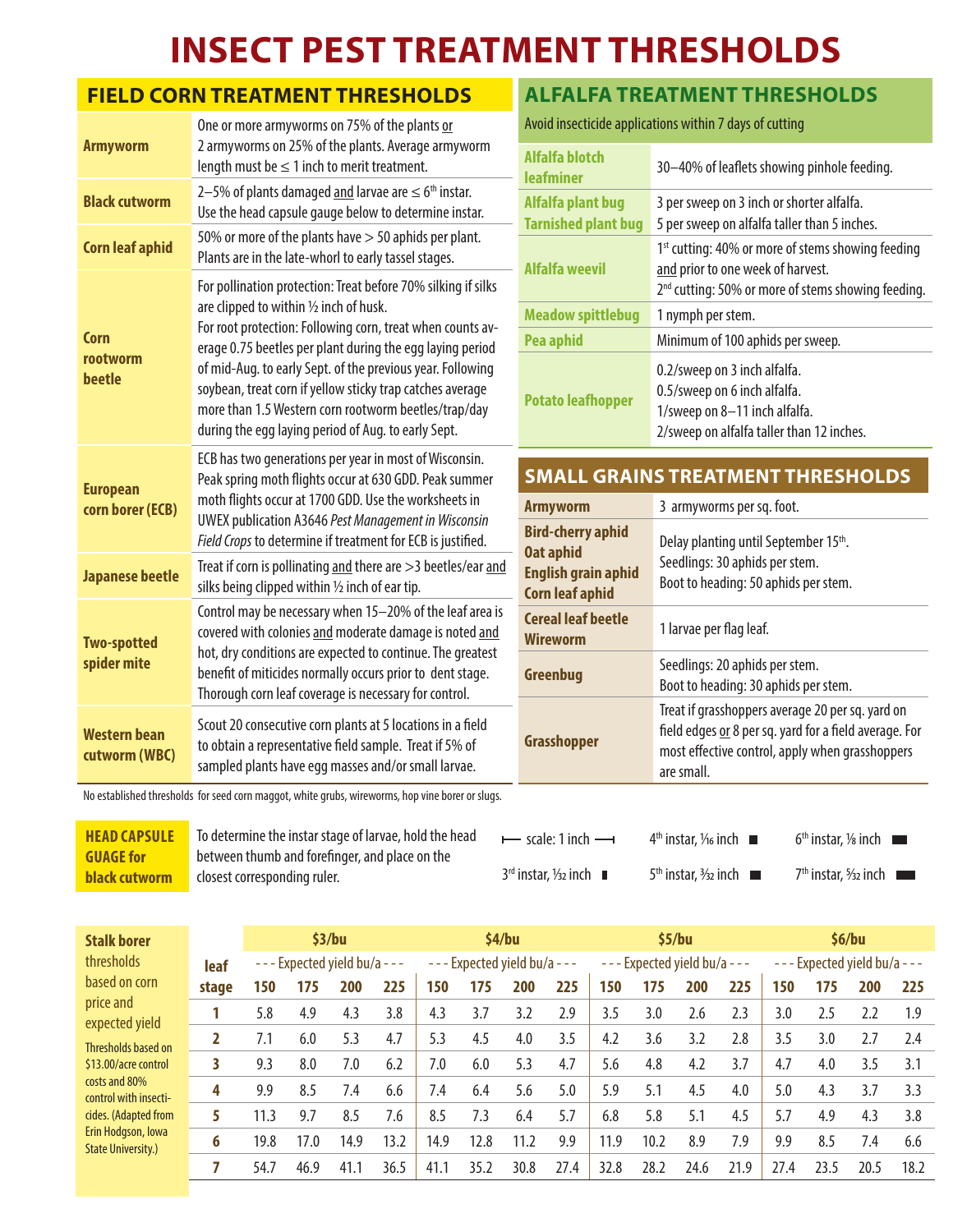#### **SOYBEAN TREATMENT THRESHOLDS**

| Soybean aphid                                                                                                                             | Avoid treating soybean aphid when they first appear.<br>Scout fields weekly to find rate of population increase.<br>Count number of aphids on 20-30 plants per field.<br>Check upper leaves and stems where aphids congregate.<br>Continue scouting through the R5 pod stage.<br>Treat when approximately 80% of the field has reached<br>an average of 250 aphids per plant and the population<br>is actively increasing. This threshold applies to R1-R5.<br>Treating after R6 has not been shown to increase yield. |  |  |  |  |  |  |
|-------------------------------------------------------------------------------------------------------------------------------------------|------------------------------------------------------------------------------------------------------------------------------------------------------------------------------------------------------------------------------------------------------------------------------------------------------------------------------------------------------------------------------------------------------------------------------------------------------------------------------------------------------------------------|--|--|--|--|--|--|
| <b>Green stinkbug</b>                                                                                                                     | Treat when adults and/or nymphs reach 1 per foot of<br>row during pod fill.<br>If "narrow rows", threshold is 40/100 sweeps.                                                                                                                                                                                                                                                                                                                                                                                           |  |  |  |  |  |  |
| <b>Two-spotted</b><br>spider mite                                                                                                         | Treatment may be warranted if:<br>Mites are present between bloom (R1) and pod fill (R5).<br>15% or more leaf area on plants are discolored and<br>stippled with leavings yellowing.<br>Live mites are present.<br>Hot, dry weather is expected to continue.                                                                                                                                                                                                                                                           |  |  |  |  |  |  |
| <b>Potato</b><br>leafhopper                                                                                                               | 2 per plant with $\leq$ 3 trifoliate leaves.<br>R1-R2: 6 per plant on flowering soybean.<br>R4: 13 per plant on soybean at full pod.                                                                                                                                                                                                                                                                                                                                                                                   |  |  |  |  |  |  |
| <b>Seed corn</b><br>maggot                                                                                                                | No established thresholds. Monitor degree days to avoid<br>peak flight periods (360 DD, 1080 DD, base 39°F).                                                                                                                                                                                                                                                                                                                                                                                                           |  |  |  |  |  |  |
| <b>Grasshopper</b><br><b>Green cloverworm</b><br><b>Japanese beetle</b><br><b>Wooly bear</b><br>caterpillar<br><b>Thistle caterpillar</b> | Treat when defoliation reaches 30% in vegetative (V)<br>stage or 20% in reproductive (R) stage.<br>approx.<br>approx.<br>20%<br>30%                                                                                                                                                                                                                                                                                                                                                                                    |  |  |  |  |  |  |
|                                                                                                                                           |                                                                                                                                                                                                                                                                                                                                                                                                                                                                                                                        |  |  |  |  |  |  |

Defoliation thresholds should be based on leaves sampled from the entire plant, not just the upper leaves. Also, keep in mind that estimating leaf damage in the field is a subjective observation, not an exact measurement; just getting it in the 'ballpark' is acceptable.

#### **Additional pest management resources**

**Second generation adults** 

Second generation adults

**UW Wisconsin Crop Manager:** https://ipcm.wisc.edu/wcm/ **UW Corn Agronomy:** http://corn.agronomy.wisc.edu **UW Field Crop Disease:** http://badgercropdoc.com **UW Insect Diagnostics:** http://labs.russell.wisc.edu/insectlab/ **UW Plant Disease Diagnostics:** https://pddc.wisc.edu **UW Soybean Research:** https://coolbean.info **UW Weed Science:** http://www.wiscweeds.info **DACTP Wisconsin Pest Bulletin:** http://datcpservices.wisconsin.gov/pb/index.jsp

#### **Bean leaf beetle thresholds based on soybean price and control cost**

|                                        |                | <b>VC growth stage</b> |     |      |     | V1 growth stage |      | V <sub>2</sub> growth stage |     |      |
|----------------------------------------|----------------|------------------------|-----|------|-----|-----------------|------|-----------------------------|-----|------|
|                                        | <b>Control</b> | \$6                    | \$8 | \$10 | \$6 | \$8             | \$10 | \$6                         | \$8 | \$10 |
| rwintering adults<br>plant)<br>soybean | \$5/bu         | 2.4                    | 3.2 | 4.0  | 3.7 | 5.0             | 6.2  | 5.9                         | 7.8 | 9.8  |
|                                        | \$6/bu         | 2.0                    | 2.7 | 3.4  | 3.1 | 4.1             | 5.2  | 4.9                         | 6.5 | 8.1  |
|                                        | 57/bu          | 1.6                    | 2.2 | 2.8  | 2.5 | 3.2             | 4.2  | 3.9                         | 5.2 | 6.4  |
|                                        | \$8/bu         | 1.2                    | 1.7 | 2.2  | 1.9 | 2.3             | 3.2  | 2.9                         | 3.9 | 4.7  |
|                                        | \$9/bu         | 0.8                    | 1.2 | 1.6  | 1.3 | 1.4             | 1.2  | 1.9                         | 2.6 | 3.0  |
| <b>Dver</b><br>(per                    | \$10/bu        | 0.4                    | 0.7 | 1.0  | 0.7 | 0.5             | 0.2  | 0.9                         | 1.3 | 1.3  |

|                                 | <b>Control</b> | \$7  | \$8  | \$10 | \$12 | \$15 |
|---------------------------------|----------------|------|------|------|------|------|
| adults                          | \$5/bu         | 23.0 | 26.2 | 32.6 | 39.0 | 48.6 |
|                                 | \$6/bu         | 19.3 | 22.0 | 27.3 | 32.6 | 40.6 |
| 20 sweeps)                      | \$8/bu         | 14.6 | 16.6 | 20.3 | 24.6 | 30.6 |
|                                 | \$10/bu        | 11.8 | 13.4 | 16.6 | 19.8 | 24.6 |
| <b>First generation</b><br>(per | \$13/bu        | 9.2  | 10.5 | 12.9 | 15.4 | 19.1 |

|                 | <b>Control</b> | \$10 | \$11 | \$12 | \$13 | \$14 | \$15 | \$16 | \$17 |
|-----------------|----------------|------|------|------|------|------|------|------|------|
|                 | \$7/bu         | 4.45 | 4.89 | 5.34 | 5.78 | 6.22 | 6.67 | 7.11 | 7.56 |
|                 | \$8/bu         | 3.89 | 4.28 | 4.67 | 5.06 | 5.45 | 5.84 | 6.22 | 6.61 |
|                 | \$9/bu         | 3.46 | 3.8  | 4.15 | 4.50 | 4.84 | 5.19 | 5.53 | 5.88 |
|                 | \$10/bu        | 3.11 | 3.42 | 3.73 | 4.05 | 4.36 | 4.67 | 4.98 | 5.29 |
|                 | \$11/bu        | 2.83 | 3.11 | 3.40 | 3.68 | 3.96 | 4.24 | 4.53 | 4.81 |
| sweeps)         | \$12/bu        | 2.59 | 2.85 | 3.11 | 3.37 | 3.63 | 3.89 | 4.15 | 4.41 |
| $\overline{20}$ | \$13/bu        | 2.39 | 2.63 | 2.87 | 3.11 | 3.35 | 3.59 | 3.83 | 4.07 |
| (per            | \$14/bu        | 2.22 | 2.45 | 2.67 | 2.89 | 3.11 | 3.33 | 3.56 | 3.78 |

Source: Dr. Erin W. Hodgson, Extension Entomologist, Iowa State University

#### **SOYBEAN CYST NEMATODE (SCN)**

#### How to collect soil samples for testing

**1. Use a soil probe or narrow-bladed trowel or shovel.** Take cores close to plants at a depth of 8–10 inches. Discard the upper 2 inches of soil, especially if it is dry. Be sure to include plant roots.

**2. Submit one sample for a 10-acre field or for a suspected area within the field.** Sample from plants in the margins of suspected area, not from their centers. Collect in a zigzag pattern across the field. Collect from areas of similar soil texture and cropping history. If different crops were grown or there is markedly different soils within a field, sample separately.

**3. Take soil and roots from 12–20 plants and mix into one sample (1–2 pints of soil).** Place in a sturdy plastic bag (or soil sample bag), fasten the open end securely and label accurately with an indelible marker. Keep the samples out of the sun and don't let them dry out.

**4. Mail as soon as possible (early in the week to avoid delays in transit).** Mail to the Plant Disease Diagnostic Clinic,1630 Linden Drive, University of Wisconsin, Madison, WI 53706. Consult with your county extension agent about private laboratories that conduct SCN analyses.